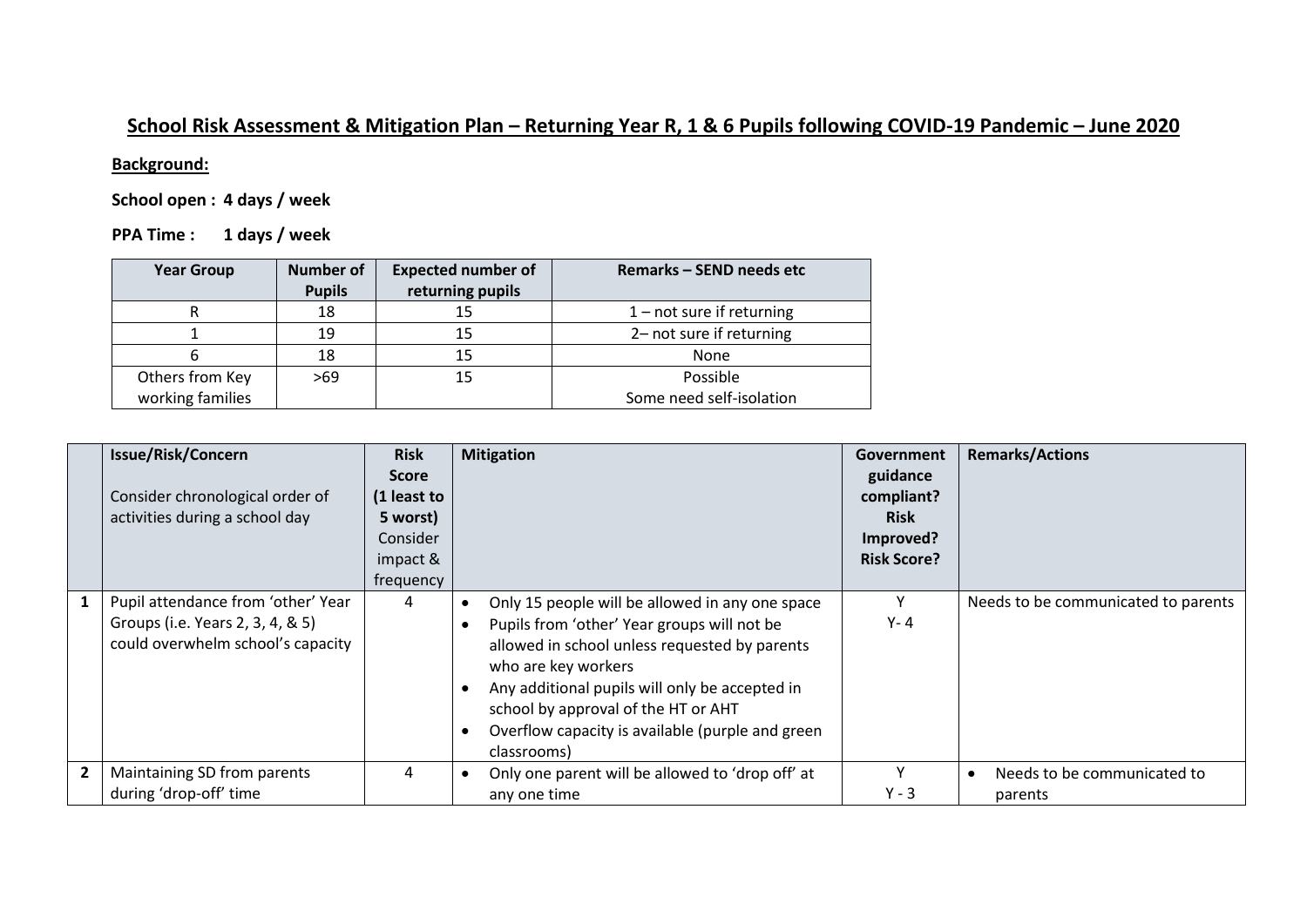|   |                                                                    |                | Parents will only be allowed on the school field<br>$\bullet$<br>for drop off using marked out lanes and drop off<br>areas<br>Ensure that there is minimal engagement of<br>$\bullet$<br>parents and staff<br>Request parents to sign a 'COVID-19 Code of<br>$\bullet$<br>Conduct' for those attending |              | Request that parents only bring<br>$\bullet$<br>with them siblings if essential<br>Conduct staff reviews and<br>$\bullet$<br>feedback to parents<br>Q: How do we deal with parents who<br>do not follow SD rules?<br>A : Difficult to enforce but clear<br>guidance and expectations are to be<br>set - Be firm! Re-affirm need for<br>safety of staff and pupils and that the<br>school may have to close it's doors if<br>people cannot comply (zero<br>tolerance).<br>Issue a 'Code of Conduct' for parents<br>to sign up to.<br>Communications should come from<br>the FGB not just from the school |
|---|--------------------------------------------------------------------|----------------|--------------------------------------------------------------------------------------------------------------------------------------------------------------------------------------------------------------------------------------------------------------------------------------------------------|--------------|---------------------------------------------------------------------------------------------------------------------------------------------------------------------------------------------------------------------------------------------------------------------------------------------------------------------------------------------------------------------------------------------------------------------------------------------------------------------------------------------------------------------------------------------------------------------------------------------------------|
| 3 | Maintaining social distancing (SD)<br>for pupils during class-time | 4              | Pupil/Staff 'Bubbles'<br>Defined areas for classwork<br>$\bullet$<br>2m apart from other pupils and staff<br>$\bullet$<br>Only use specified toilets (label the doors)<br>$\bullet$<br>Consider one-way systems (if needed)<br>$\bullet$                                                               | Y<br>$Y - 3$ | Staff briefing<br>$\bullet$<br>Brief the pupils and remind them<br>regularly<br>Brief all, where there are areas<br>where SD is not possible (corridors<br>etc.)<br>Brief that it is not possible to<br>maintain SD for the KS1 pupils                                                                                                                                                                                                                                                                                                                                                                  |
| 4 | Maintaining SD for staff                                           | $\overline{a}$ | One person in the staff room at any time<br>$\bullet$<br>Some staff will be working from home (those<br>$\bullet$<br>that are self-isolating)                                                                                                                                                          | 2            | Masks are not to be worn unless<br>$\bullet$<br>contact is required due to an<br>accident or dealing with any SEND<br>needs                                                                                                                                                                                                                                                                                                                                                                                                                                                                             |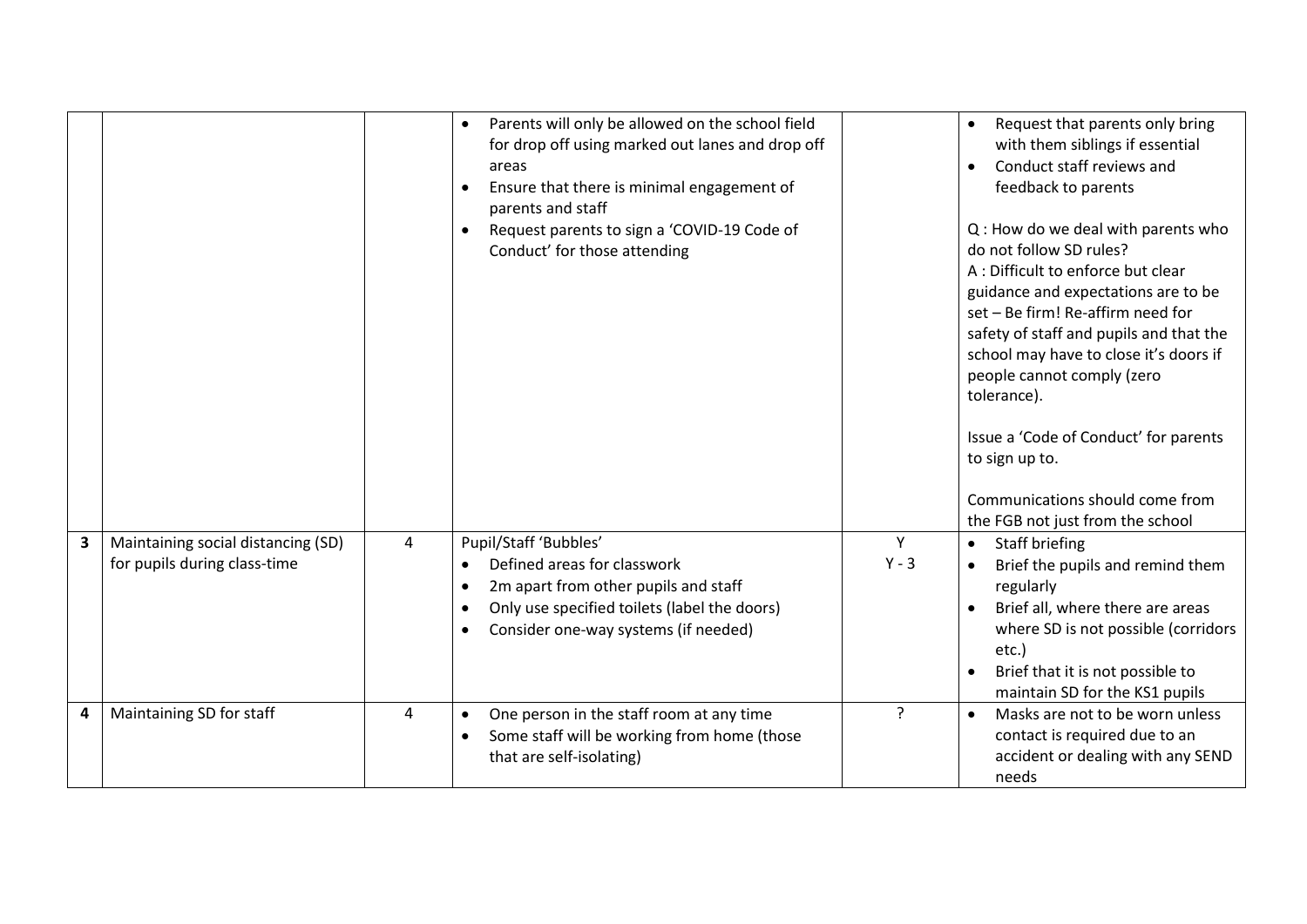|                         |                                                      |   |                                                                                                                                                                                                                                                                                                                                                                                                 |            | Brief on the use of mask, quoting<br>$\bullet$<br>as per government guidance    |
|-------------------------|------------------------------------------------------|---|-------------------------------------------------------------------------------------------------------------------------------------------------------------------------------------------------------------------------------------------------------------------------------------------------------------------------------------------------------------------------------------------------|------------|---------------------------------------------------------------------------------|
| 5                       | Maintaining SD for contractors                       | 4 | Contractors will be made aware of the<br>$\bullet$<br>requirement to comply with the 'COVID-19 Code<br>of Conduct'<br>Minimise of use contractors (only emergency<br>situations).<br>Groundsmen will continue to work outside with<br>minimal risk                                                                                                                                              | Y<br>$Y-1$ | Provide CofC to contractors as part of<br>the safeguarding that they sign up to |
| 6                       | Dealing with accidents - Pupils and<br>staff         | 5 | Staff providing first-aid should use PPE available<br>$\bullet$<br>More PPE on order<br>$\bullet$<br>If a child shows COVID-19 symptoms then PPE<br>will be worn and staff will remain near to the<br>pupil, until they can be removed from the<br>premises                                                                                                                                     | Y<br>$Y-4$ | Staff briefing required<br>$\bullet$<br>Seek out more PPE from other<br>sources |
| $\overline{\mathbf{z}}$ | Dealing with COVID-19 Symptoms<br>- Pupils and staff | 5 | More PPE on order<br>$\bullet$<br>If a child shows COVID-19 symptoms then PPE<br>$\bullet$<br>will be worn and staff will remain near to the<br>pupil, until they can be removed from the<br>premises<br>Use the Accessible Toilet (First-Aid Room) to<br>$\bullet$<br>quarantine the pupil<br>If a member of staff shows any symptoms, then<br>$\bullet$<br>they will be instructed to go home | Y<br>$Y-4$ | Staff briefing required<br>$\bullet$<br>Seek out more PPE from other<br>sources |
| 8                       | Dealing with SEND needs                              | 5 | Staff providing support through contact with<br>$\bullet$<br>pupils should use PPE<br>Risk Assessments have been completed for each<br>individual SEND pupil<br>Any pupil that presents to high a risk for the<br>school to bear will be advised to stay at home<br>and revert to home-schooling                                                                                                | Y<br>$Y-4$ | Staff briefing required<br>SEND Parents to be informed<br>$\bullet$             |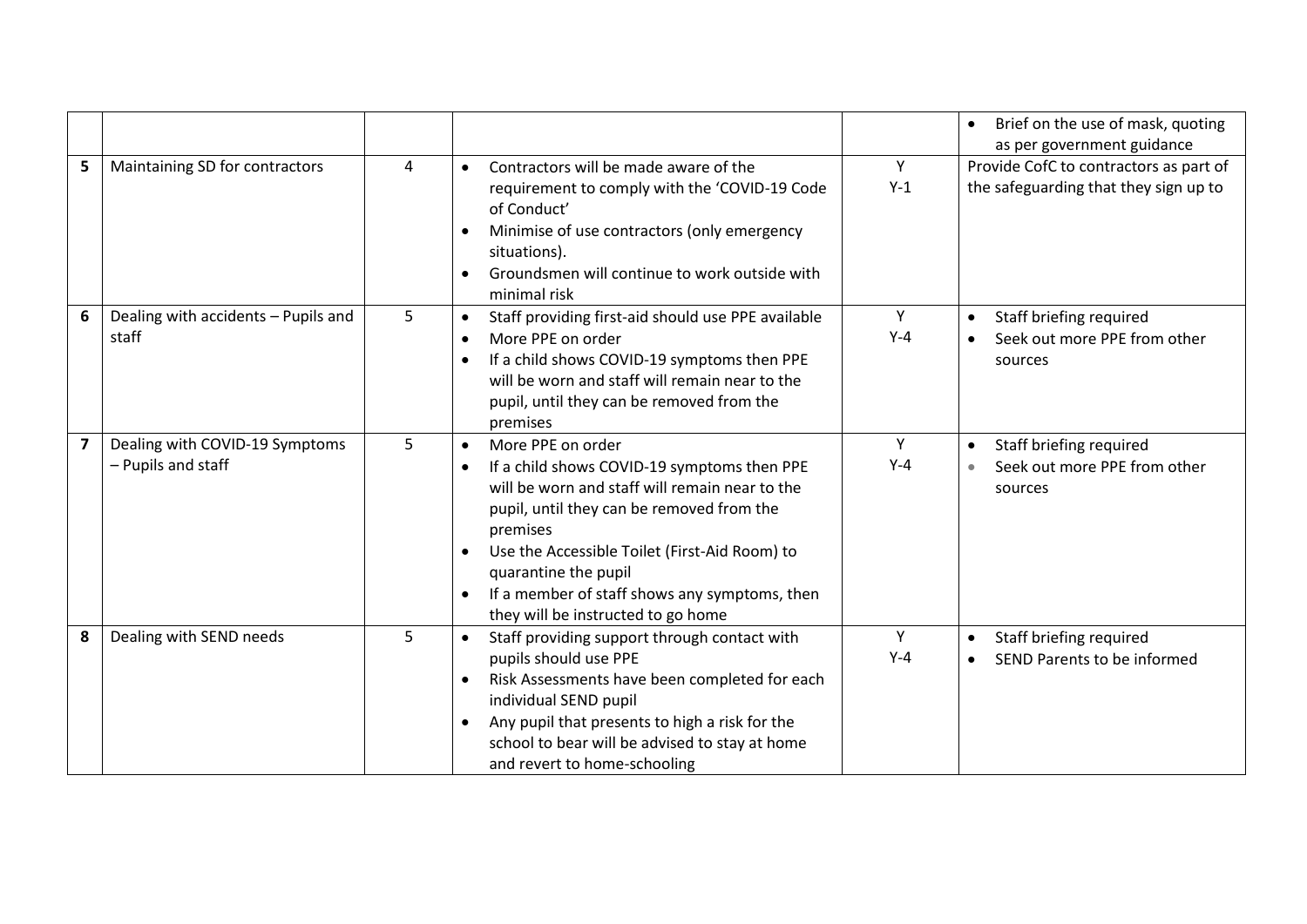| 9  | Maintaining social distancing (SD)<br>for pupils during lunchtime | 4 | Pupil 'Bubbles'<br>Defined areas to eat lunch<br>Defined areas to play/break<br>Programme separate times for breaks<br>$\bullet$<br>Packed lunches can be brought in from home<br>FSM will be available for KS1<br>HCS will provide food in bags that can be<br>eaten anywhere<br>Breakfast Club & After School Club<br>Cancelled until further notice                                                                                                                   | Y<br>$Y-3$   | Q: How does this change for 'wet'<br>days?<br>A: Remain in the 'learning bubbles'                                                                       |
|----|-------------------------------------------------------------------|---|--------------------------------------------------------------------------------------------------------------------------------------------------------------------------------------------------------------------------------------------------------------------------------------------------------------------------------------------------------------------------------------------------------------------------------------------------------------------------|--------------|---------------------------------------------------------------------------------------------------------------------------------------------------------|
| 10 | Maintaining social distancing (SD)<br>for pupils during breaktime | 4 | Pupil 'Bubbles'<br>Defined areas to play/break<br>$\bullet$<br>Staggered break times                                                                                                                                                                                                                                                                                                                                                                                     | Y<br>$Y - 2$ | Q: How does this change for 'wet'<br>days?<br>A: Remain in the 'learning bubbles'<br>during 'wet play'                                                  |
| 11 | Maintaining SD from parents<br>during 'collection' time           | 4 | Only one parent will be allowed to collect at any<br>one time<br>Parents will only be allowed on the school field<br>for collection.<br>Teachers will 'release' pupils one at a time to<br>their parent                                                                                                                                                                                                                                                                  | Y<br>$Y - 3$ | Process needs to be<br>$\bullet$<br>communicated to parents<br>Staff briefing<br>$\bullet$<br>Process will be in accordance<br>either 'Code of Conduct' |
| 12 | General hygiene factors                                           | 4 | Reminder to regularly wash hands whenever<br>they leave their 'learning bubble' and before and<br>after eating, visiting the toilet etc.<br>Use hand-gel, where appropriate<br>$\bullet$<br>Contractors are cleaning more thoroughly<br>including chairs, tables and stationery, laptops<br>etc.<br>Staff additionally cleaning, where required and in<br>the morning before school starts<br>All pupils will have their own allocated stationery<br>/ pencil cases etc. | Y<br>$Y - 2$ | To be included in 'Code of Conduct'                                                                                                                     |